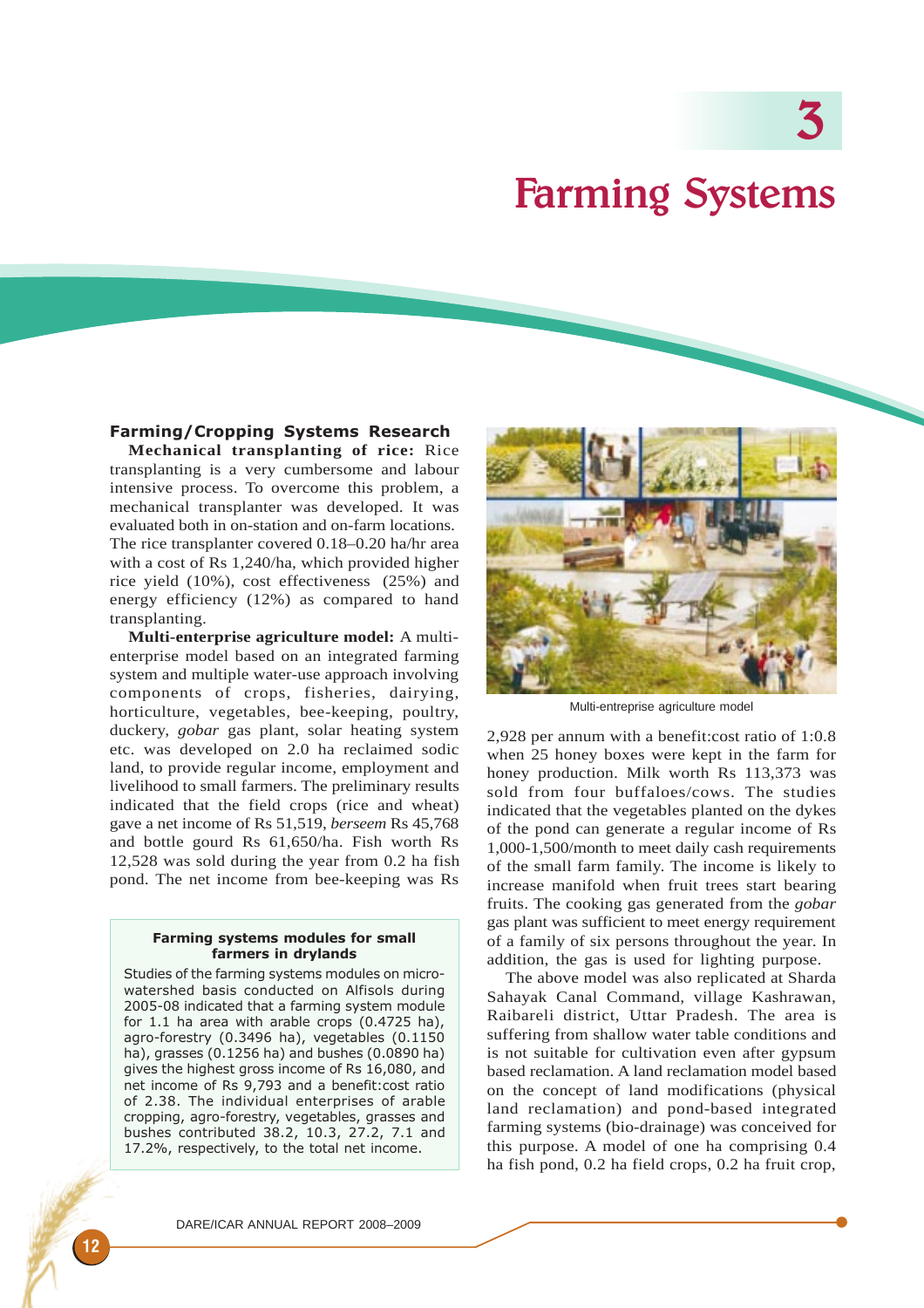

Fish production in multi-enterprise agriculture model in Sharda Sahayak Canal Command, Uttar Pradesh

0.1 ha forage and 0.1 ha vegetable crops was developed. Fish were grown in the pond after suitable initial pond treatment and raised beds were utilized for the field crops and horticultural crop without gypsum application. The slopes of embankment and the raised bed were utilized for the eucalyptus plantation, which served as bioshield and bio-drainage purpose in the system. The preliminary data indicate that the pH of the pond water remained below 8.4 over the period under study. The pond water pH was almost same as that of canal. In the first year, 4.0 tonnes/ha of rice, 2.7 tonnes/ha of wheat was obtained without application of gypsum; green forage yield of 15.0 tonnes/ha and 15.4 tonnes/ha of sorghum and berseem was recorded in a soil where nothing could be produced before the implementation of this project. A yield of 5.5 tonnes/ha and 4.5 tonnes/ ha of spinach (palak) and garlic, respectively were harvested from this integrated farming system. Fish production of 2.5 tonnes/ha was also obtained from fish farming. The benefit : cost ratio of the various components under study varied from 1.70 in fruit-based system to 2.63 in fish farming system. The whole system benefit:cost ratio comes to 2.21. Thus multi-enterprise agriculture is a better option to generate regular income and employment from small farm holdings than solely crop-based systems.

**Tree root management in agri-horti system:** Pearlmillet-wheat is the predominant cropping system in semi-arid region of the Indo-Gangetic plains under irrigated conditions. Agri-horti system having a fruit crop tolerant to these stress conditions opens up an opportunity for the farmer to get more assured income. It is feasible to grow pearlmillet and wheat with *ber*. The suppression effect of *ber* tree was noticed on wheat and pearlmillet. Among root management practices, tree planted in bottomless bitumen drum gave significantly higher grain yield of wheat. The yield of *ber*, pearlmillet and wheat adopting bottomless bitumen drum was 7.4, 1.73 and 3.18 tonnes/ha, respectively. Net returns of around Rs 50,000 were

recorded from *ber*, pearlmillet and wheat crops.

**Agroforestry system in coastal salt-affected soils:** The cropping pattern in the high rainfall coastal region of the country is entirely monocropped with rice in the *kharif*. Due to heavy rainfall in monsoon, flat topography, low infiltration rate and lack of proper drainage facility, most of the cultivated fields are deeply waterlogged in the *kharif* season. Under the situation, there is hardly a choice for alternate crops other than poor yielding and long duration tall *indica* type traditional rice varieties in the *kharif* season. Due to increase in salinity in dry months with no irrigation facility, the land remains almost fallow throughout the year after *kharif*. Alternate farming in the salt-affected coastal areas has become essential. Agroforestry system could be an alternative and sustainable farming system for the low-lying salt-affected coastal land. Low-lying agricultural lands in the coastal region suffer from severe drainage congestion in the *kharif* and acute shortage of freshwater during *rabi* season. Studies were conducted to develop appropriate agroforestry system for such situations. Evaluation of various tree species revealed that *Eucalyptus* sp., *Acacia auriculiformis, Casuarina* sp.*, Heritiera fomes, Brugeria gymnorhiza* and *Xylocarpus mekongensis* can be grown after suitable land shaping under this situation.

## Economic fortification of existing forest and horti-land use system

Aloe vera was cultivated in the interspaces of matured ber trees that were planted in 8 m  $\times$  4 m spacings. Planting distance of Aloe vera was  $0.5$  m  $\times$  0.5 m and 1 m space was left out after every two rows of Aloe vera. When raised as an intercrop with ber, the growth and yield parameters such as plant height, spread and yield of Aloe vera were 68 cm, 70 cm and 47 tonnes/ ha/year, respectively, and yield of ber fruits was around 7.5 tonnes/ha/year. As a result, gross and net income from the ber – Aloe system was estimated to be Rs 123,000 and Rs 73,000, respectively.

**A new rust bio-agent,** *Puccinia* **sp. for management of exotic weed,** *Lagascea mollis:* A new rust fungus, a species of *Puccinia* (Isotype NRCWSR-3 and holotype HCIO 48,126) identified for management of velvet bush or silk leaf (*Lagascea mollis*), a fast-spreading weed in cropped and non-cropped areas in India. It also serves as an alternate host for some insect pests of legume crops and diseases of rice, French bean, chilli, tomato etc. Inoculation of fungus under microplot experiment caused drastic reduction in the seed production/plant (91.68%) compared to fungicide-protected control plants of *L. mollis*.